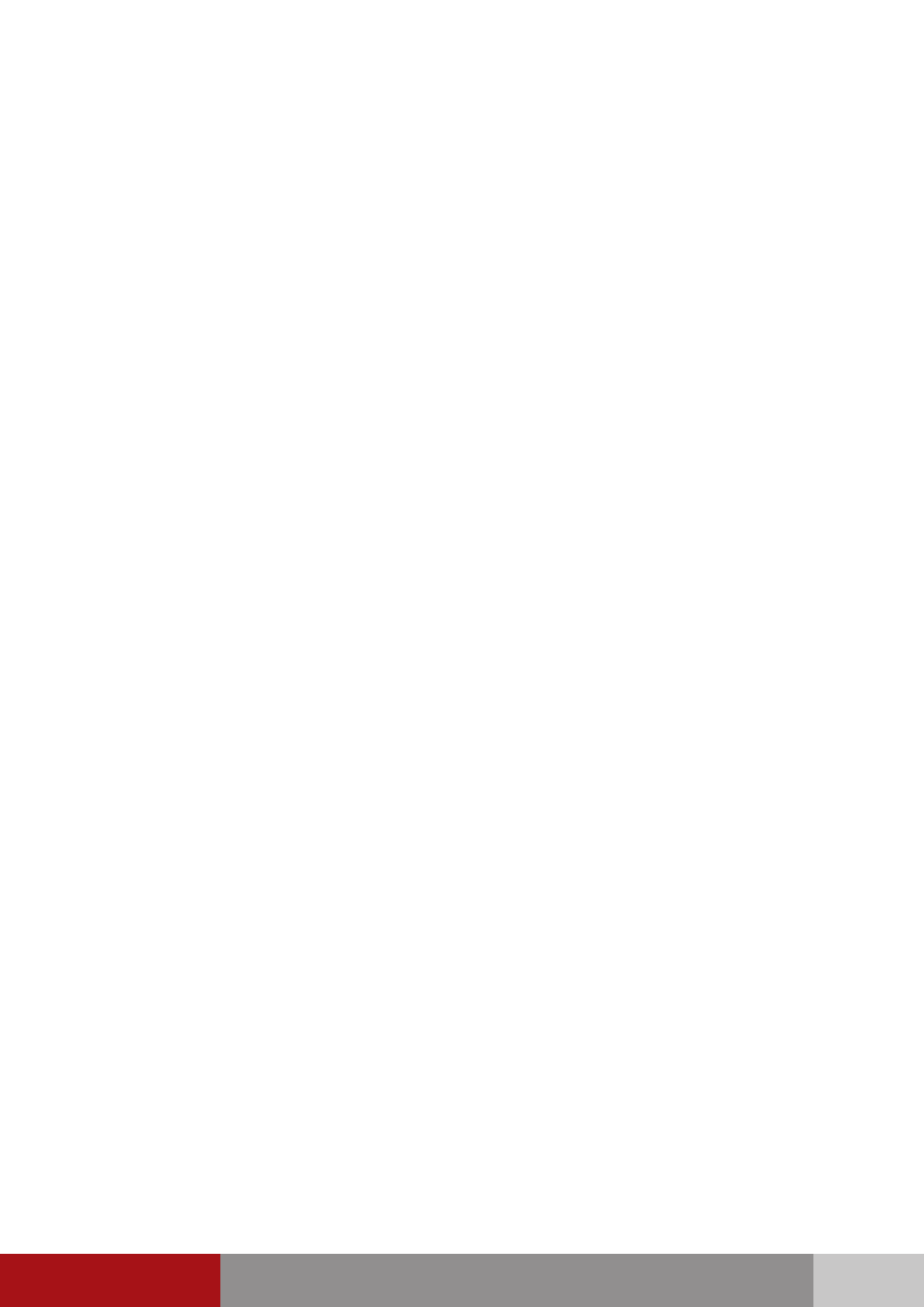# **Foundations in Germany** Summary and Policy Recommendations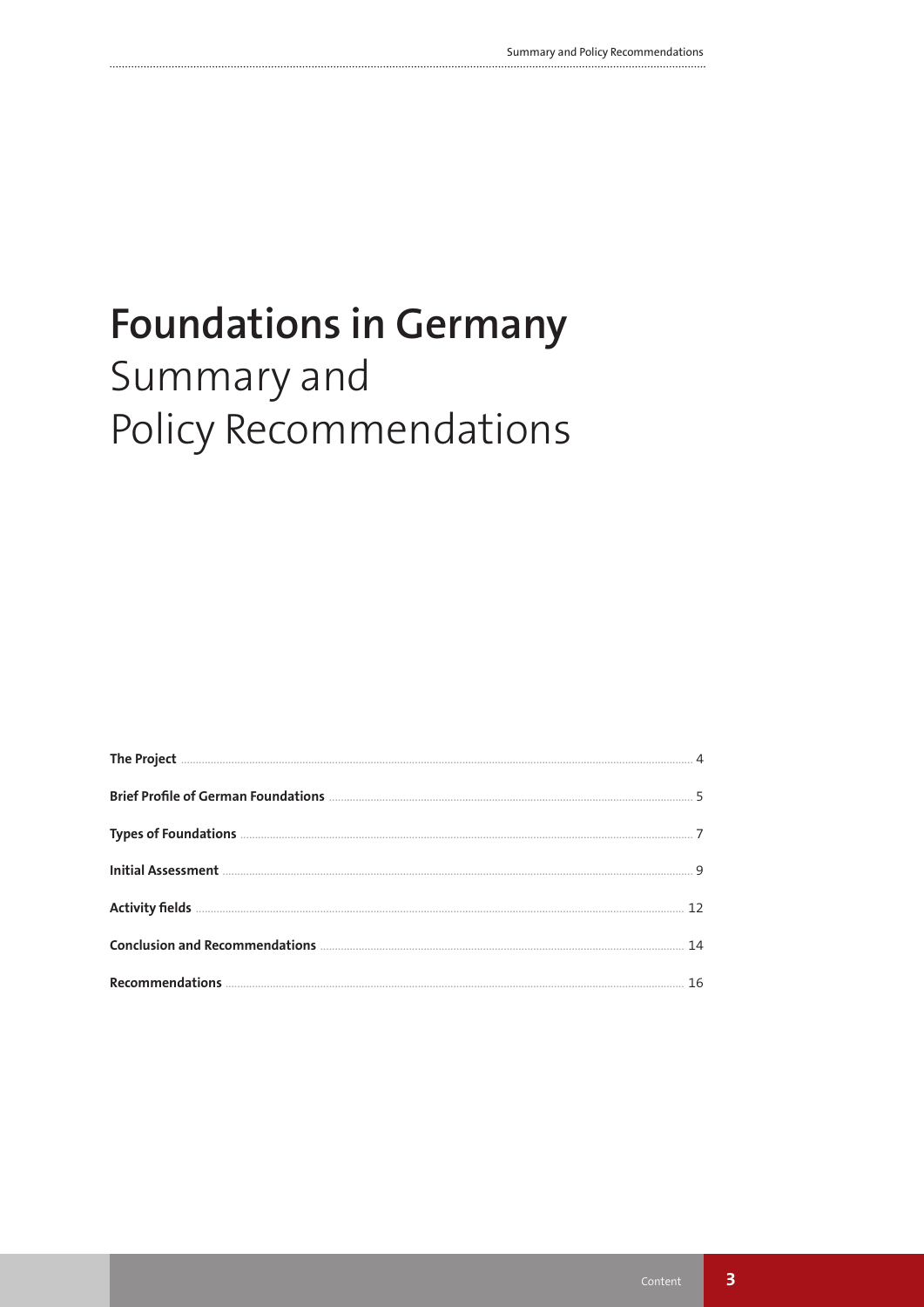# **The Project**

Despite considerable growth and increasing public awareness, the German foundation sector has not been studied systematically. To compensate for this glaring gap in our understanding of the role, positioning and contributions of foundations in Germany, a joint project of the Hertie School of Governance and the Centre for Social Investment of the University of Heidelberg, led by Helmut K. Anheier, investigated a number of central questions: What are the objectives of foundations, and what roles do they see for themselves? How do they position themselves with regard to the state, market and civil society? What are their comparative advantages and disadvantages, and how do they benefit society? Finally, what are the implications for foundations and policymakers?

## **Definition of the concept of 'foundation'**

Foundations or *'Stiftungen bürgerlichen Rechts'* are regulated in §§ 80 of the German Civil Code. However, the Code neither addresses the internal governance of foundations nor clearly delineates foundations from other forms. Instead, the law states three necessary conditions for establishing a foundation: (i) specification of the purposes in the statutes; (ii) availability of assets to provide for a sustained fulfillment of set purposes, and (iii) the identity of a legal representative for foundation transactions. The public utility or tax-exempt status of foundations is regulated in §52 of the tax code *(Abgabenordnung)*.

Importantly, this rather minimalist legal definition deviates from the common understanding of the concept of a foundation, which also includes limited liability companies for public purposes or trusts without legal personality. Therefore, a broader sociological definition defines foundations as formal organizations that are (i) asset-based (ii) private, (iii) self-governing, (iv) non-profit distributing, (v) serving a public purpose and (vi) have the self-understanding of being a foundation.

In answering these questions, the project collected and analyzed a wide range of quantitative (survey research, available statistics) and qualitative data (expert interviews, case studies, focus groups), and did so for foundations as a whole as well as in specific activity fields: education, higher education, social services and arts and culture. The project progressed through the following stages:



We gratefully acknowledge the support of the Fritz Thyssen Stiftung, the Gemeinnützige Hertie-Stiftung, the Robert Bosch Stiftung, the Stiftung Mercator, the VolkswagenStiftung and the Stifterverband für die Deutsche Wissenschaft.

Please note:

- The quanitative data reported here are from 2013/14; qualitative data are from 2015.
- The data presented in this report are still partially preliminary. Final results will be published in a series of publications as of summer 2016.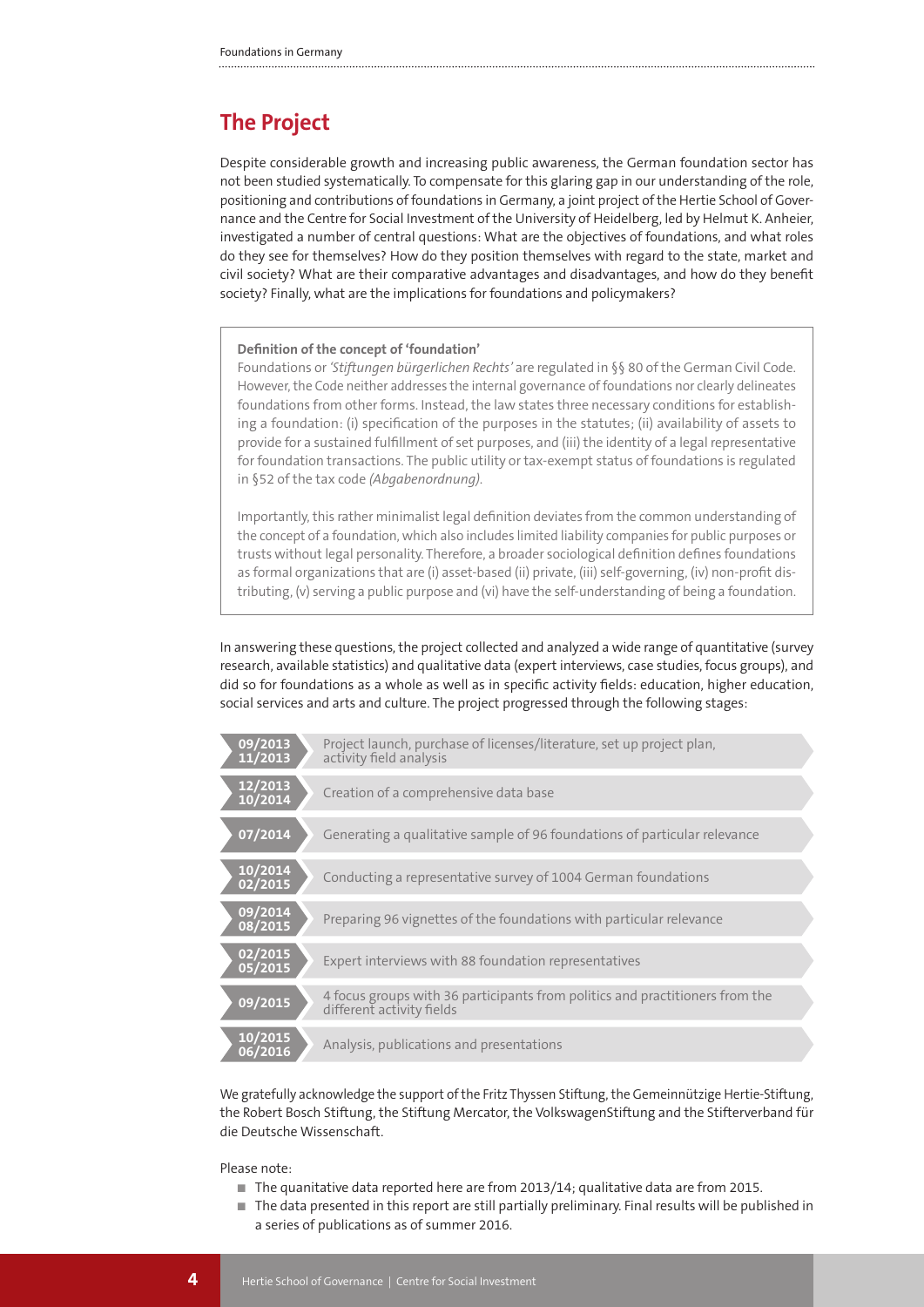# **Brief Profile of German Foundations**

The German foundation sector has developed considerably over the course of the last three decades. Looking at the figures at least, the founding rates of the last decades clearly suggest how much the German foundation sector is a product of the present and not of the past: as of 2014, seven out of ten (71%) of the nearly 19,000 foundations have been founded since 1990, the year of the reunification, and every second foundation (54%) since the turn of the millennium.

## **Key Facts:**

- 55% of the foundations have social services as their main purpose, 37% education, 34% arts and culture and 19% higher education.
- Many foundations pursue several purposes, with the combination of education and social services as the most prominent.
- 52% of the foundations in Germany are grant-making, 24% are operating, and 25% are mixed.
- 71% of the foundations had annual budgets of less than 100,000 Euro, and 29% had more.
- 75% of the foundations operate at the local level, 16% regionally, 23% countrywide and 25% both in Germany and internationally.
- 31% of the foundations have paid employees, with 8% more than 10.
- 89% of the foundations have volunteers, with 17% more than 10.



## **What foundations do – and how**

**Figure 1: The foundation triangle** 

- 58% of the foundations aim at providing relief. It is the most frequent aim of foundations, followed by protection with 48% and change with 37%. In other words, two-thirds of German foundations pursue essentially conventional charitable goals.
- Building and maintaining capacities for or on behalf of different organizations is one the most important roles (71%).
- Nearly every second foundation (45%) sees its role as enabling and advancing innovation.
- About one-third (34%) perform a complementary ("to support state action") and 63% substitutive ("to take on what the state can no longer do") role relative to the state.

**5**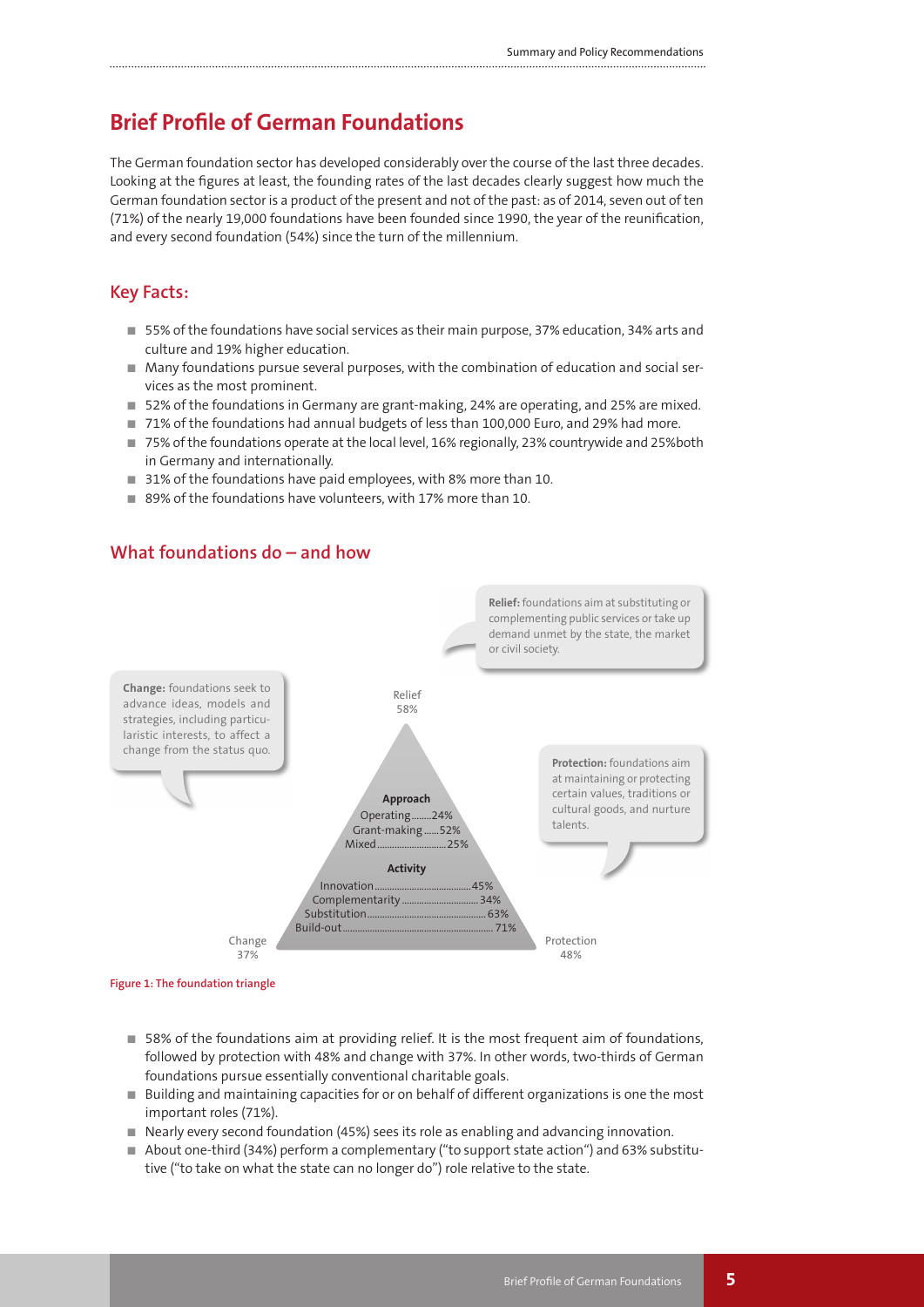## **How do foundations position themselves?**

- Every second foundation (50%) considers the state and public agencies as important for its activities. In other words, half of the German foundation sector works relatively independently of public agencies.
- By contrast, 26% of the foundations consider corporations and business associations as important in that regard – an indication of their relative independence from the market.



**Figure 2: Quality of relationship with state and market actors**

Foundations considering the state as important for their work assess the relationship as complementary (92%); they also consider the collaboration as close and cooperative (92%). Conversely, every third foundation (36%) feels the need to convince public agencies as to the benefit of working together, or sees itself at risk of being co-opted (30%).

Foundations considering business firms and associations as important for their work view the relationship as close and cooperative (73%), although nearly as many feel that potential partners require convincing (67%), and one fifth (20%) sees the risk of co-optation.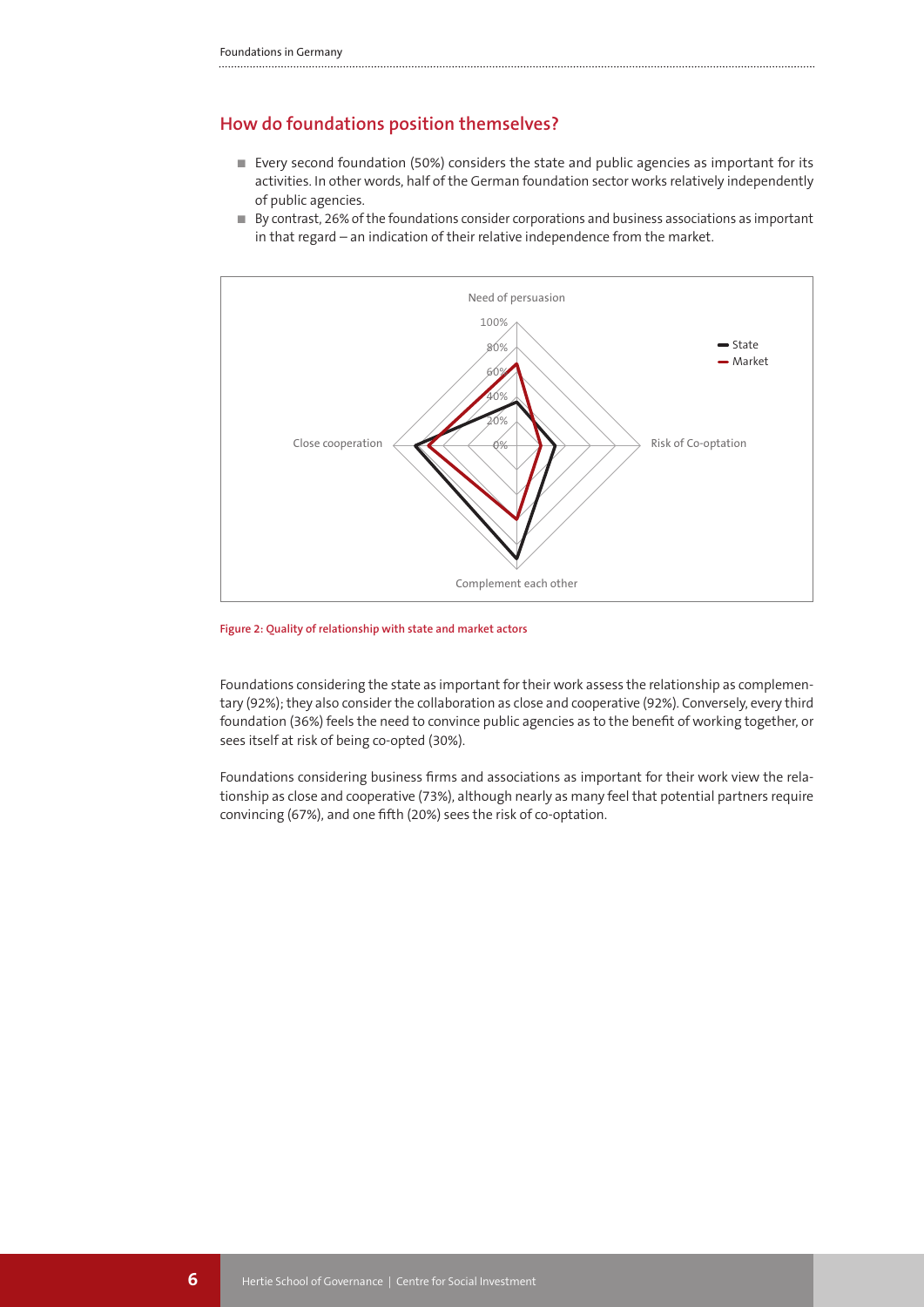# **Types of Foundations**

Foundations are far from homogeneous. There are different organizational and legal forms as well as purposes and ways of operating. What is more, foundations vary in the size of their endowments and annual budgets. Table 1 combines two essential distinctions: grant-making versus operating and mixed foundations; and two size categories for of annual budgets, yielding four foundation types.

In assessing the roles and positions of foundation types, it is important to relate them to both the total number of foundations and their total annual expenditures of about 13.1 billion euros. As Table 1 shows, the larger grant-making foundations, the professional philanthropists, make up 10 percent of the sector and 22% of total expenditures. However, when considering grant-making foundations only, with their total annual budget of €3.1 billion, they account for 90 percent of total grant-making expenditure. The larger operating and mixed foundations are essentially service-providers and account for 19% of the sector, but contribute the majority of all financial resources (75%). The smaller operating and mixed foundations are largely niche providers and present 29 percent of all foundations while accounting for only 1% of total expenditures. Finally, the combined budget of the small grant-makers, the engagement foundations, make up just 2% of the total, yet they represent 4 out of 10 foundations.

| N=952 (100%)                    | Small foundations<br>(Budget < 100,000,- EUR)            | Large foundations<br>(Budget ≥ 100,000,- EUR)                   |
|---------------------------------|----------------------------------------------------------|-----------------------------------------------------------------|
| Operating and mixed foundations | Niche providers (29%)<br>1% of total expenditures        | Services providers (19%)<br>75% of total expenditures           |
| Grant-making foundations        | Engagement foundations (42%)<br>2% of total expenditures | Professional philanthropists (10%)<br>22% of total expenditures |
|                                 | 676 (71%)                                                | 276 (29%)                                                       |

**Table 1: Foundation types by size and approach** 

Operating foundations can be divided into two groups (see Table 2). The first consists of relatively large social enterprises, such as the von Bodelschwingschen Stiftungen Bethel, which has revenues of over 1 billion euros (Annual Report 2014/2015: 9) and provides a wide range of welfare services that are financed largely by third-party payment as part of the public welfare system. They often have more than a million euros in annual budgets at their disposal (42%). A little bit more than half of these foundations were founded after 1991 (56%). On average, about the same amount of paid employees (67), as well as volunteers (71) work in the foundations. Service providers place almost equal importance on the three goals:-relief (54%), protection (53%) and change (50%). The activity pattern is mainly innovative (70%) and they are directed at build-out (62%). Half of them perceive themselves in a substitutive role (51%), and one third (41%) complementary to state action.

The second group, the niche providers, are mostly run by volunteers and concentrate more on the gaps in public welfare provision. One example of such a niche provider is the Alfred und Toni Dahlweid Stiftung in Potsdam. With annual budgets of 41,000 euros, the foundation runs a small recreation centre for the elderly in Potsdam, offering Yoga courses. Niche providers are predominantly young establishments, founded after 1991 (82%). On average, they have 0.5 paid employees and 13 volunteers. These foundations most frequently aim at protection (59%), closely followed by relief provision (56%). Less often do they pursue change (36%). They see themselves clearly in a substitutive role (69%), engage in capacity building (68%) and consider themselves innovative (47%). Less pronounced is complementarity (33%). In other words, niche providers respond to specialized demand.

The small grant-makers are labelled engagement foundations to signal the pronounced role of volunteer boards. Nearly entirely volunteer-run, such foundations engage mainly at the local level and support different causes with relatively small amounts of money. For instance the 'Ellen Schad-Stiftung' in Frankfurt am Main supports the local branch of the German Deaf Association. Engagement foundations are mainly young and founded after 1991 (77%). They work mostly without paid staff and have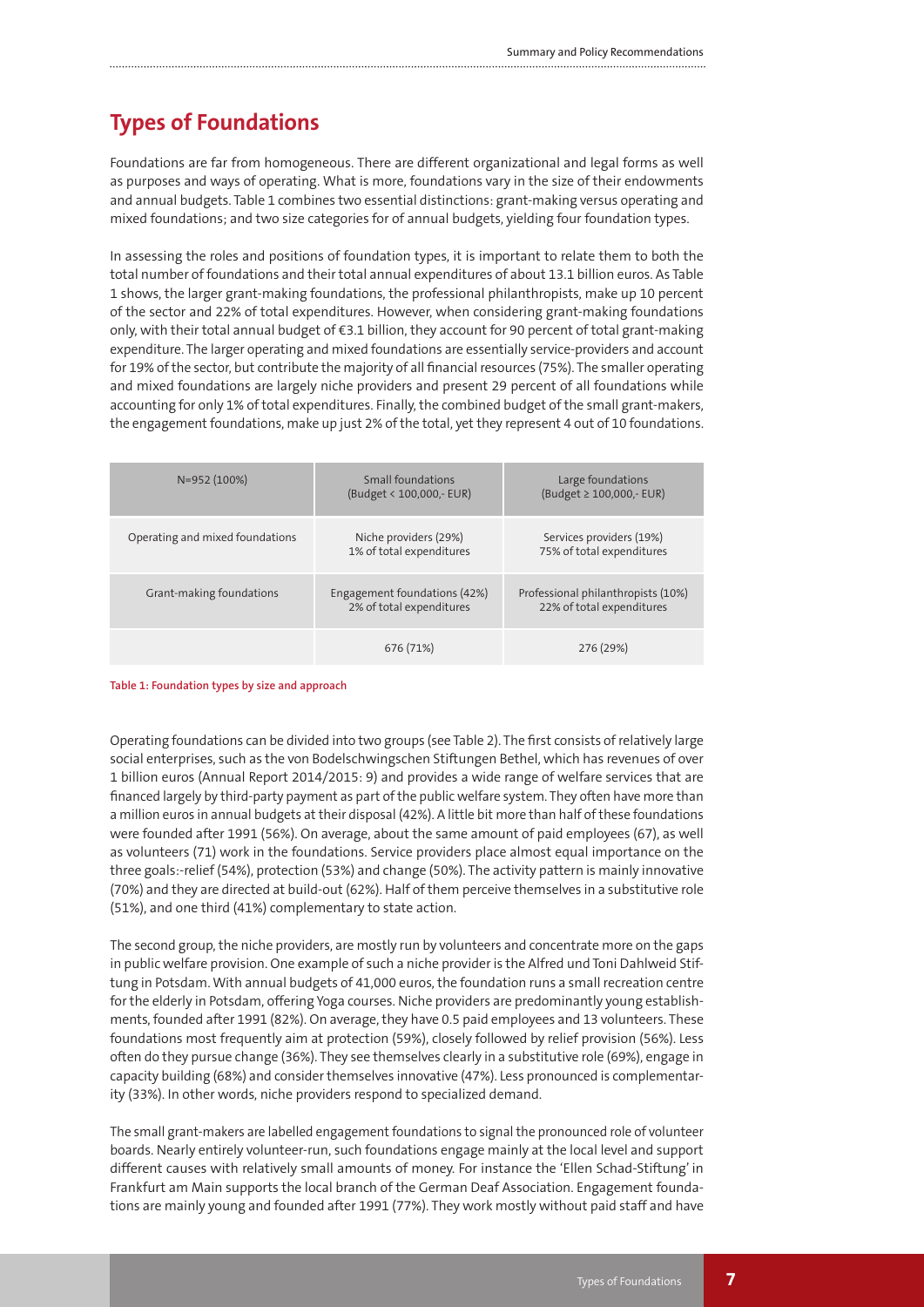five volunteers on average. They primarily provide relief (64%) and less frequently protection (44%) and change (31%). They see their role in capacity building (77%) and substitution (65%). Their activity pattern is less often complementary (33%) or geared towards innovation (32%).

The larger grant-making foundations also have volunteers, but operate with paid staff to provide direct or indirect financial support to grant recipients. The *Kulturstiftungen des Bundes und der Länder* come close to a modern understanding of professional philanthropy. Foundations of this type were founded mainly after 1991 (68%). These kinds of foundations have 5 paid employees and 13 volunteers on average. They mainly aim at relief (55%), and less so at change (38%) and protection (34%). Their activities are mostly geared towards capacity building (74%) and substitution (60%), followed by innovation (52%). Rarely do foundations of this kind perceive themselves as complementary to state provision (33%).

| Aims              | Whole<br>sector | Niche providers | Engagement<br>foundations | Service<br>providers | Professional<br>philanthropists |
|-------------------|-----------------|-----------------|---------------------------|----------------------|---------------------------------|
| Relief            | 58%             | 56%             | 64%                       | 54%                  | 55%                             |
| Change            | 37%             | 36%             | 31%                       | 50%                  | 38%                             |
| Protection        | 48%             | 59%             | 44%                       | 53%                  | 34%                             |
| <b>Roles</b>      |                 |                 |                           |                      |                                 |
| Innovation        | 45%             | 47%             | 32%                       | 70%                  | 52%                             |
| Substitution      | 63%             | 69%             | 65%                       | 51%                  | 60%                             |
| Complementarity   | 34%             | 33%             | 33%                       | 41%                  | 33%                             |
| Capacity Building | 71%             | 68%             | 77%                       | 62%                  | 74%                             |

■ Significantly higher than total ■ Significantly lower than total

**Table 2: Foundation type, aims, activities and approach**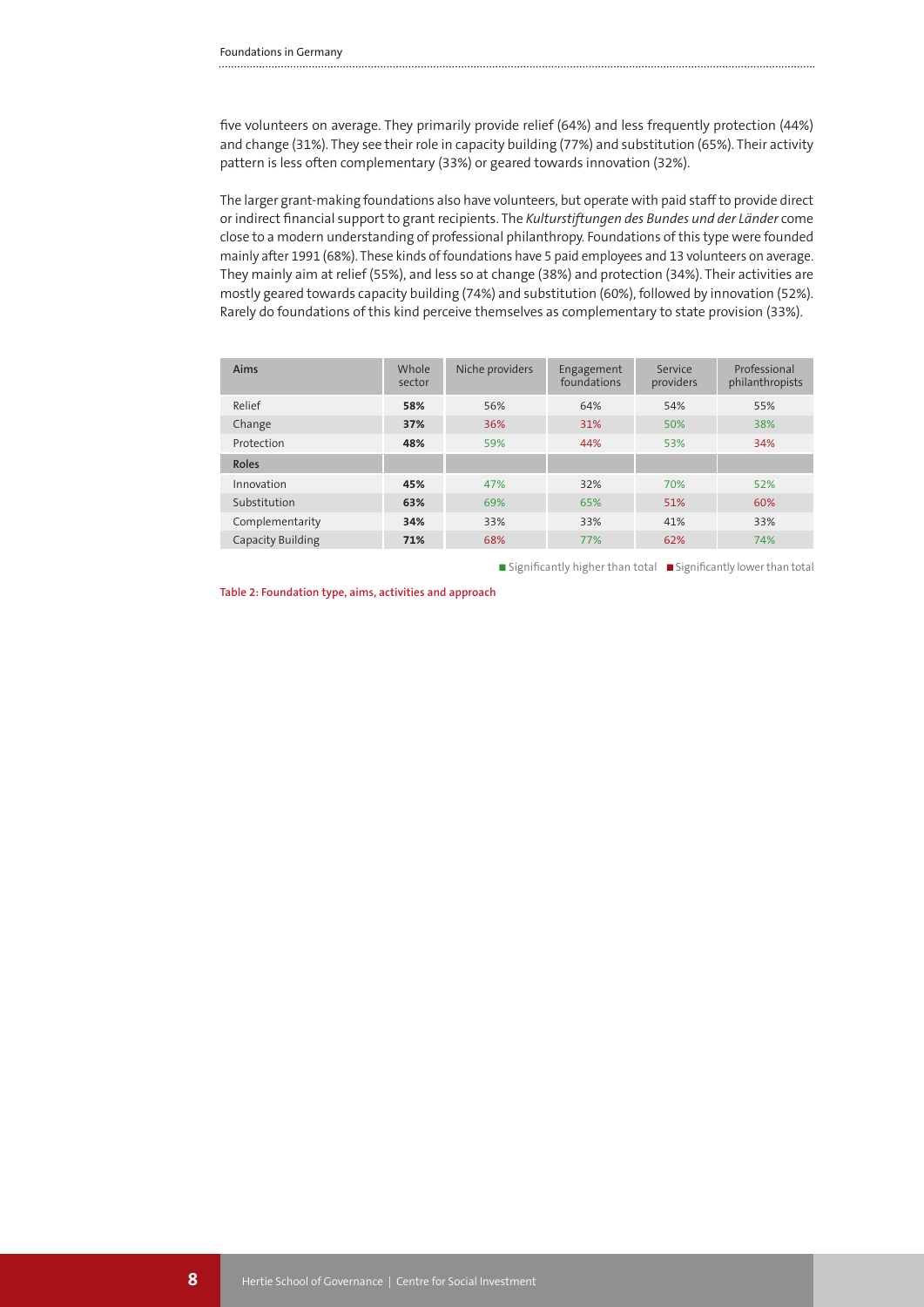## **Initial Assessment**

The unique characteristic of foundations compared with other organizational forms is their dual independence: on the one hand, they are relatively independent from market considerations and, on the other hand, they are relatively independent from political expectations. Foundations enjoy a high degree of independence from competitive constraints, including expectations that third parties in politics, public administration or civil society may have. This independence rests to a considerable degree on the fact that foundations have their own assets.

However, the dual independence of foundations is both their greatest strength and weakness. Foundations are particularly effective if they make use of the freedoms resulting from their independence. This is the case with regard to the following functions:

## **Social entrepreneur**

Foundations can identify and respond to needs or problems that for whatever reason are beyond the reach or interest of market firms, government agencies, and existing non-profit organizations.

**Example:** Initially, the Freudenberg Foundation focussed on the integration of people with mental disorders into the professional life and sought to increase the number of so called integration enterprises. Now, the foundation supports the dissemination of effective income opportunities for people with more general mental disorders.

## **Institution builder**

Foundations act as institution builders and identify coalitions of individuals and organizations capable of action; they can offer financial resources as well as knowledge and insights to help new entities become self-sustaining.

**Example:** At the National MINT Forum (Mathematics, Informatics, Natural Sciences, Technology), numerous big foundations meet partners from business, higher education and education administration to coordinate common measures to support education in the MINT areas.

## **Bridge builder**

Foundations can form coalitions as independent brokers in order to find common solutions to social and other problems. They can overcome institutional boarders and open up new possibilities.

**Example:** The Expert Council of German Foundations on Integration and Migration describes itself as an independent, interdisciplinary expert council that develops policy recommendations for integration and migration and makes information available to the public.

## **Risk absorber**

Foundations invest where there is great uncertainty and returns are doubtful; foundations can be especially well placed to support new ventures in research, scholarship, writing and the arts, as well as in vital questions that have not yet entered the mainstream.

**Example:** A music festival receives funding from a foundation as a loan loss guarantee in case the income from ticket sales is not enough to cover costs.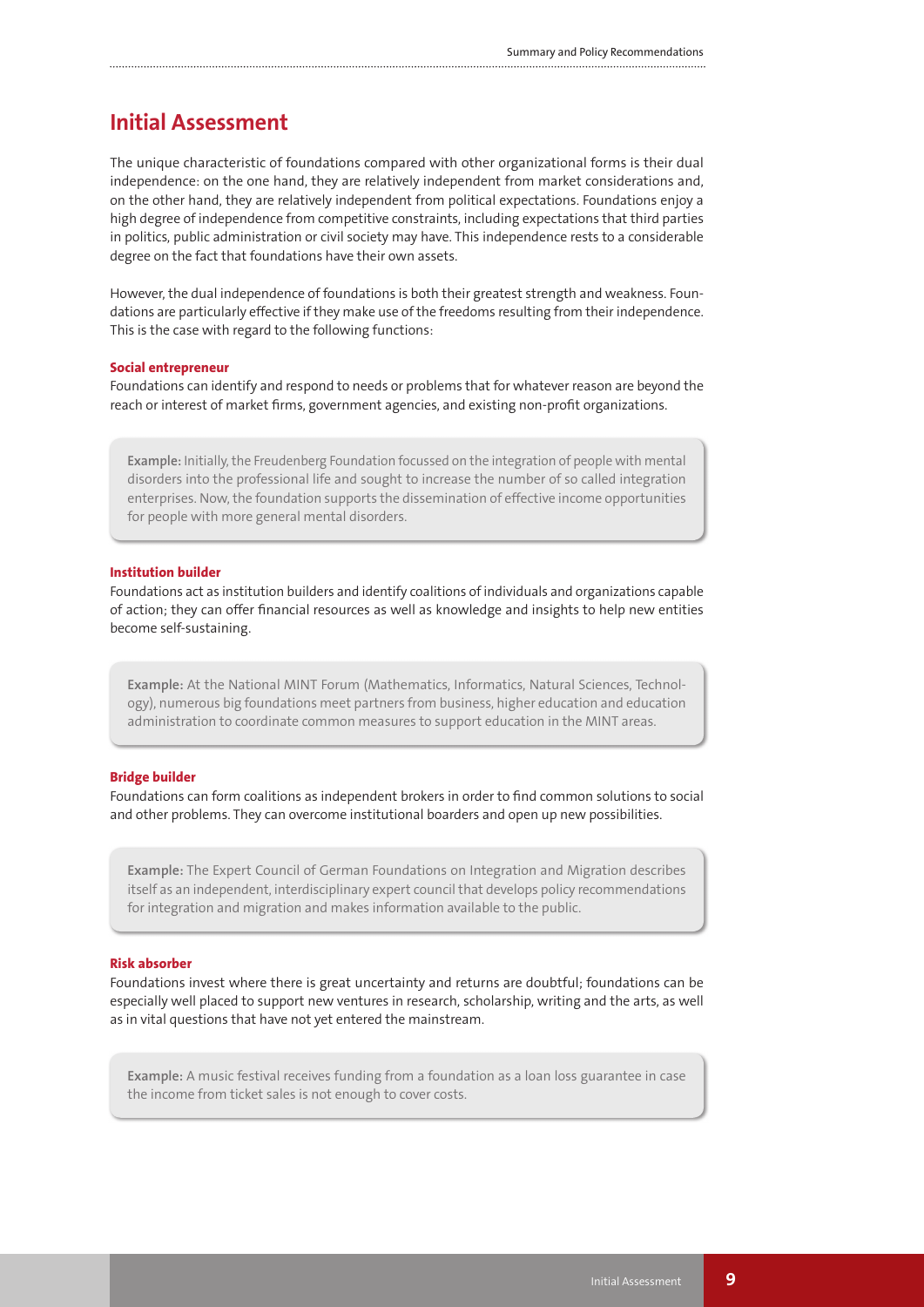It is possible to derive four essential weaknesses arising from the dual independence of foundations that can affect the effectiveness and efficiency of their activities.

#### **Insufficiency**

Foundations are ineffective when lacking the resources needed to meet their goals. This disadvantage becomes acute when the foundation fails to recognize its own limitations.

Example: A foundation seeks to fight the causes of hunger in developing countries, but – due to limited resources – is only able to provide funds for relief in a limited number of disaster areas.

## **Particularism**

Foundations disproportionately favour one group of beneficiaries based on value preferences.

**Example:** A foundation offers extracurricular activities for students with a migration background from particular regions and now living in a specific catchment area. However, they do not include other students with learning disabilities from the same area.

## **Amateurism**

Amateurism describes the decision-making by (often well-meaning) foundation boards that possess only a cursory understanding of the fields and issues they address.

**Example:** A foundation donates a building, e.g. an opera house, a monument, or a museum, without a proper evaluation of local needs and longer-term costs implications, thereby provoking local resistance.

## **Paternalism**

Paternalism describes the substitution of a foundation's judgment for that of its beneficiaries – in particular the attitude that the foundation knows what is good for those it seeks to support.

**Example:** A foundation issues recommendations on integration and migrations without including or considering expert opinions.

## **Comparative Strengths and Weaknesses of Foundations**

The extent to which the various strengths and weaknesses are present in a particular foundation depends on various factors such as the complexity of the field, the degree of politicization or the extent of structural underfunding. It is not possible to assign certain strengths and weaknesses to one specific foundation type alone. Rather, it is about different potentials and tendencies that come into play to a greater or lesser extent depending on the respective foundation's representatives.

## **Niche providers**

Despite the smaller size of niche providers, they can have social entrepreneurial potential. They mostly see themselves in a substitutive role (69%). However, they are often dependent on other income sources and thus have limited capacity to invest in riskier ventures (52%).

The weakness of this foundation type is limited resources, which invites a tendency towards insufficiency and amateurism. Three out of every four niche providers (74%) complain about too few resources and state more frequently (13%) that their aims are very hard to reach. Having "the right strategy" is seldom given as an important criterion for success (29%).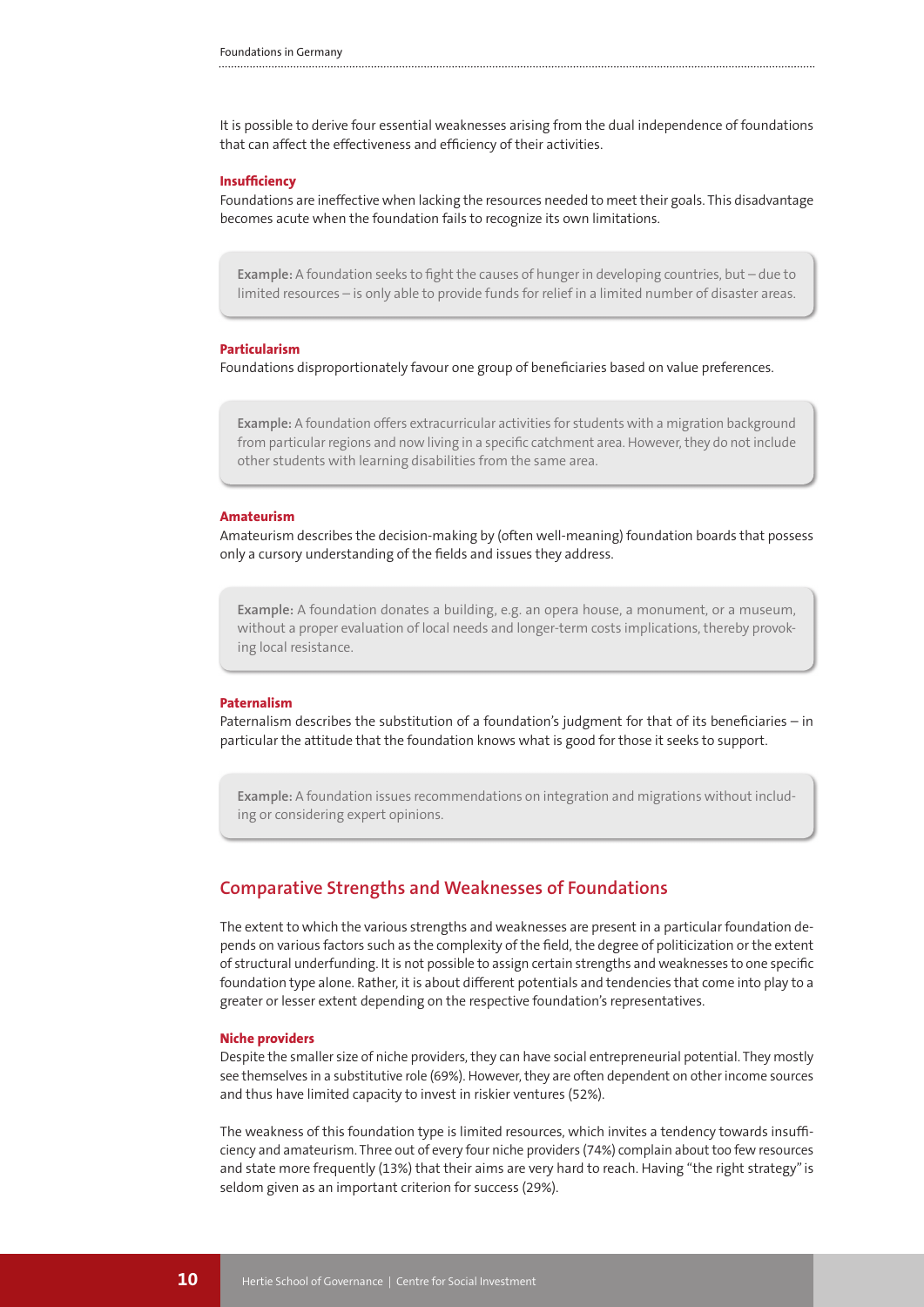Lastly, there is a tendency towards paternalism and particularism: More often, niche providers have to convince others actors like the state (45%) and businesses (76%), schools (45%), and higher education institutions (33%) or cultural organizations (25%) of their aims. Every third niche provider regards themself as not being transparent enough – one indicator of paternalism.

## **Service providers**

Service providers are institution builders (40%) and approach this process strategically (89%). On the one hand, seven out of ten foundations (70%) say that they want to find solutions to problems and foster innovation. On the other hand, more often than others, they perceive themselves as bureaucratic (11%) and as too dependent on others (32%). However, their diversified revenue structure can help: more often, they have their financial resources from earned income (51%), state contributions (40%) as well as from large donors (43%).

Service providers perceive themselves frequently as bridge builders: They want to arbitrate between different positions (43%) and play an intermediary role bringing actors together (61%).

The weaknesses of this type of foundation are paternalism and particularism: Every second foundation (51%) that considers the state important for their work also indicates that they have to convince the state of their work. They also very much agree that they need to convince higher education institutions (27%), schools (40%) as well as cultural organizations (28%). Every third foundation perceives itself as not transparent.

## **Engagement foundations**

Engagement foundations also have potential as social entrepreneurs: they can disburse funding flexibly. Over two-thirds (70%) indicate that they give funding where particularly needed. Three out of four engagement foundations (77%) see themselves as institution builders, albeit on a small scale.

The potential weaknesses of engagement foundations are insufficiency and amateurism. Two thirds of them (69%) have insufficient resources and more than one in ten foundations (14%) view their goals as unreachable. Nine out of ten foundations (88%) have no paid staff members. Only 22% indicate the right strategy is a factor for success.

## **Professional philanthropists**

The large majority has the potential to be risk absorbers, and indicate dependence on other actors least often (10%) – be it the state or business interests.

The particular strength of such foundations is in strategic institution building: Three out of four professional philanthropists fund already-existing organizations (74%) and four out of five have a strategy and follow it (82%). In this context, a certain tendency towards paternalism comes into effect since every third foundation perceives itself as not being transparent enough or sufficiently open to the public.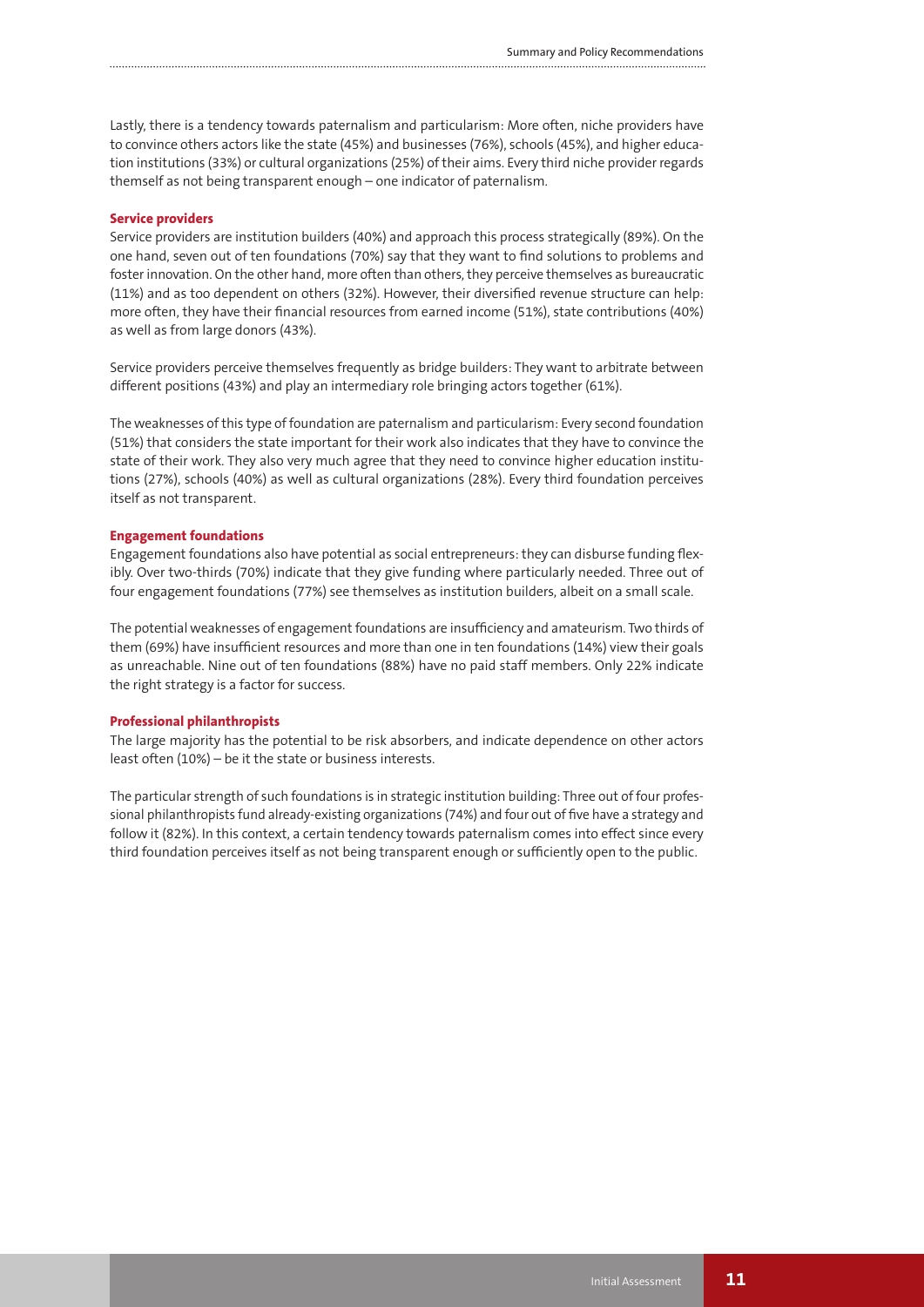# **Activity Fields**

Just as the roles and positions of a foundation mirror particular organizational characteristics, foundations are also shaped by the overall framework of activity fields. Specifically:

- The field of primary and secondary education (especially the school system) is characterized in Germany by the dominance of the state as financier, operator, and supervisor of schools. Since the mid-1990s, propelled by the PISA evaluations, changes are taking place, and the German school system is moving towards output-governance, with responsibilities shifting to municipalities and schools. This has opened up a potential for foundations to intervene, transitioning from being solely supporters to becoming partners on a local, regional, or even national level.
- In higher education, foundations are part of a complex and underfunded system with high political relevance. This field is strongly shaped by the federal level as well as principle of self-administration of universities, with most Länder being financially too weak to maintain an internationally competitive university infrastructure. However, major changes are under way in this field. With no sustainable financing concept in place so far, universities are turning to a variety of actors such as the German Research Association (DFG), the federal government, the European Union, industry, ministries and also foundations for funding. This constellation implies that foundations need to make sure to be not just one of several funders but a partner for reforms.
- A unique feature of the field of social services in Germany is the subsidiarity principle, which can be traced back to the charitable role of the churches: independent welfare organizations offer social services that are reimbursed by the state. But this private-public-partnership is starting to open up, and foundations now face increased competition from profit-oriented actors. Providing social services in highly regulated social care markets creates tensions between the tax benefits foundations receive on the one hand and their limited access to capital markets on the other.
- The cultural field is characterised by a great diversity of public and private actors operating and supporting cultural institutions. However, when compared internationally, the state still has an important role in the provision and financing of the cultural landscape in Germany. At the same time, the slow withdrawal of the state in this field seems likely, and important developments like digitalization and the creative economy are inviting new ways of producing and consuming the arts. In this highly dynamic environment of scarce resources, strategic financing models can enable foundations to have high visibility and impact as bridge-builders.

| <b>Goals</b>             | Total | Primary/Secondary<br>Education | Higher<br>Education | Social<br><b>Services</b> | Arts and<br>Culture |
|--------------------------|-------|--------------------------------|---------------------|---------------------------|---------------------|
| Relief                   | 58%   | 64%                            | 45%                 | 80%                       | 44%                 |
| Change                   | 37%   | 45%                            | 39%                 | 45%                       | 30%                 |
| Protection               | 48%   | 53%                            | 58%                 | 40%                       | 86%                 |
| Approaches               |       |                                |                     |                           |                     |
| Grant-Making             | 52%   | 48%                            | 50%                 | 57%                       | 42%                 |
| Mixed                    | 25%   | 30%                            | 25%                 | 22%                       | 24%                 |
| Operating                | 24%   | 22%                            | 25%                 | 21%                       | 34%                 |
| <b>Roles</b>             |       |                                |                     |                           |                     |
| Innovation               | 45%   | 53%                            | 64%                 | 46%                       | 38%                 |
| Substitution             | 63%   | 67%                            | 59%                 | 68%                       | 58%                 |
| Complementarity          | 34%   | 38%                            | 31%                 | 32%                       | 36%                 |
| <b>Capacity Building</b> | 71%   | 68%                            | 67%                 | 74%                       | 75%                 |

■ Significantly higher than total ■ Significantly lower than total

**Table 3: Goals, roles and approaches of foundation actions in the four activity fields**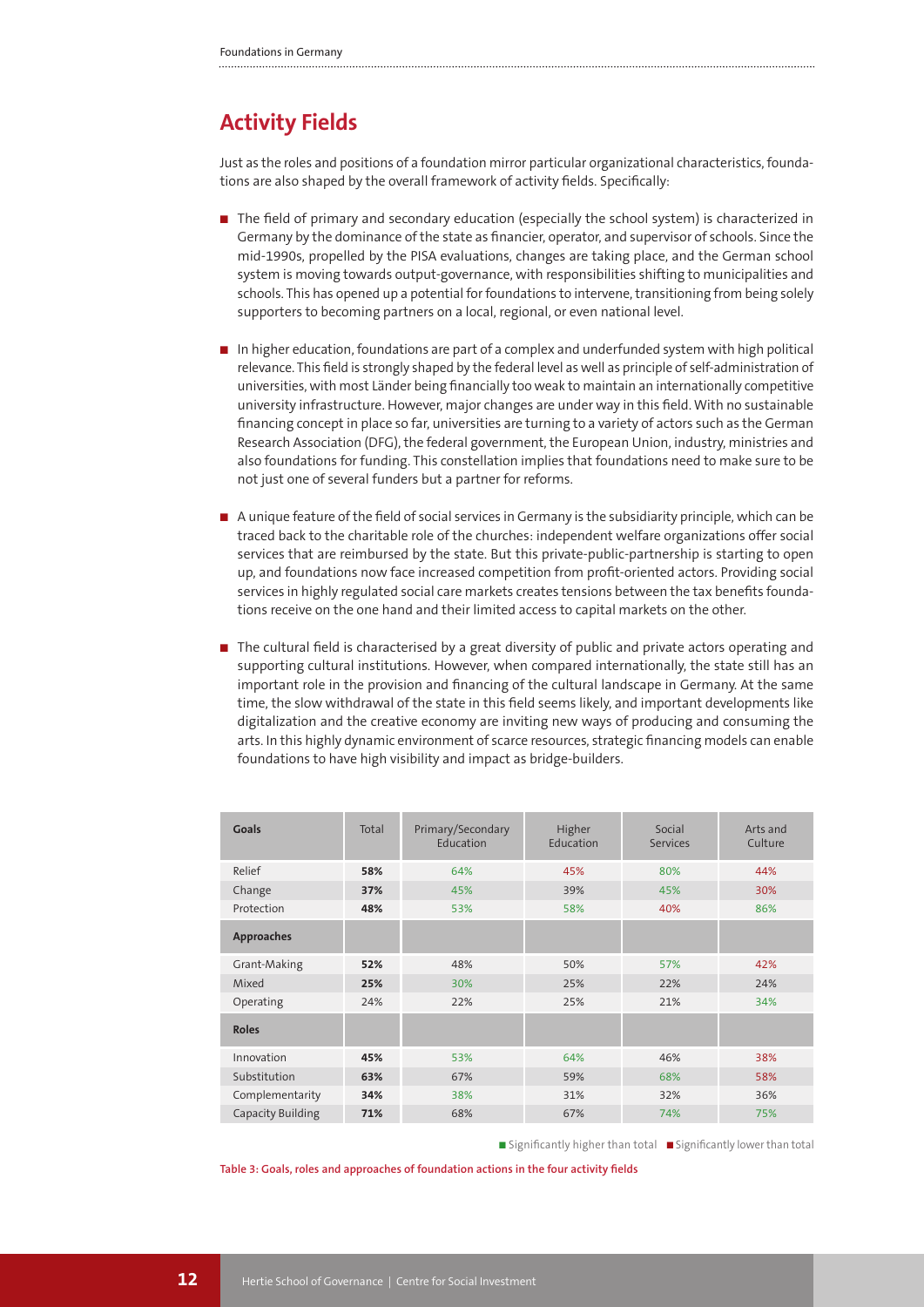- Higher education foundations prefer preservation. They have no significant preference for political or social change, but see their role more often in fostering innovation.
- The same is valid for cultural foundations, which pursue change even less often than the average for other kinds of foundations. It is unusual for those foundations to compensate for public funding, and they engage more often in capacity building.
- Social service foundations emphasize relief over protection, and often seek social change. They are more often grant-makers, stepping into public financing gaps, and taking up the role of capacity builder more often than the average foundation.
- Education foundations have the highest diversity, with an above-average preference for all three goals – protection, change, and relief. More often than other foundations, they are simultaneously both grant-making and operating, and identify with the role of innovator and complementary partner to the state more often than the average foundation.

Foundations strongly define their work through the other institutions, as Table 4 shows. For the field of education, the partnership with schools and other educational institutions is essential, in research it is universities and research institutions, and in arts and culture it is cultural institutions. Interestingly, partnering with a welfare organization is not constitutive for the field of social services, a field that generally shows the weakest ties to others. What is more, schools and educational institutions are more important than the state in all fields. Half of German foundations have no working relationship with public agencies, and for two-thirds, business firms are unimportant for their activities – a pattern that could be interpreted as a sign of foundations being a relatively independent segment of civil society.

| Positioning                        | Total | Primary/Secondary<br>Education | Higher<br>Education | Social<br>Services | Arts and<br>Culture |
|------------------------------------|-------|--------------------------------|---------------------|--------------------|---------------------|
| State                              | 50%   | 54%                            | 52%                 | 46%                | 56%                 |
| Economy                            | 26%   | 36%                            | 31%                 | 23%                | 30%                 |
| Schools/Educational Institutions   | 59%   | 85%                            | 65%                 | 57%                | 69%                 |
| Universities/Research Institutions | 38%   | 48%                            | 83%                 | 23%                | 41%                 |
| <b>Welfare Organizations</b>       | 38%   | 37%                            | 26%                 | 58%                | 32%                 |
| Cultural Institutions              | 43%   | 50%                            | 53%                 | 35%                | 84%                 |

■ Significantly higher than total ■ Significantly lower than total

**Table 4: Activity fields and foundation positioning ("Is this institution important for your work?")**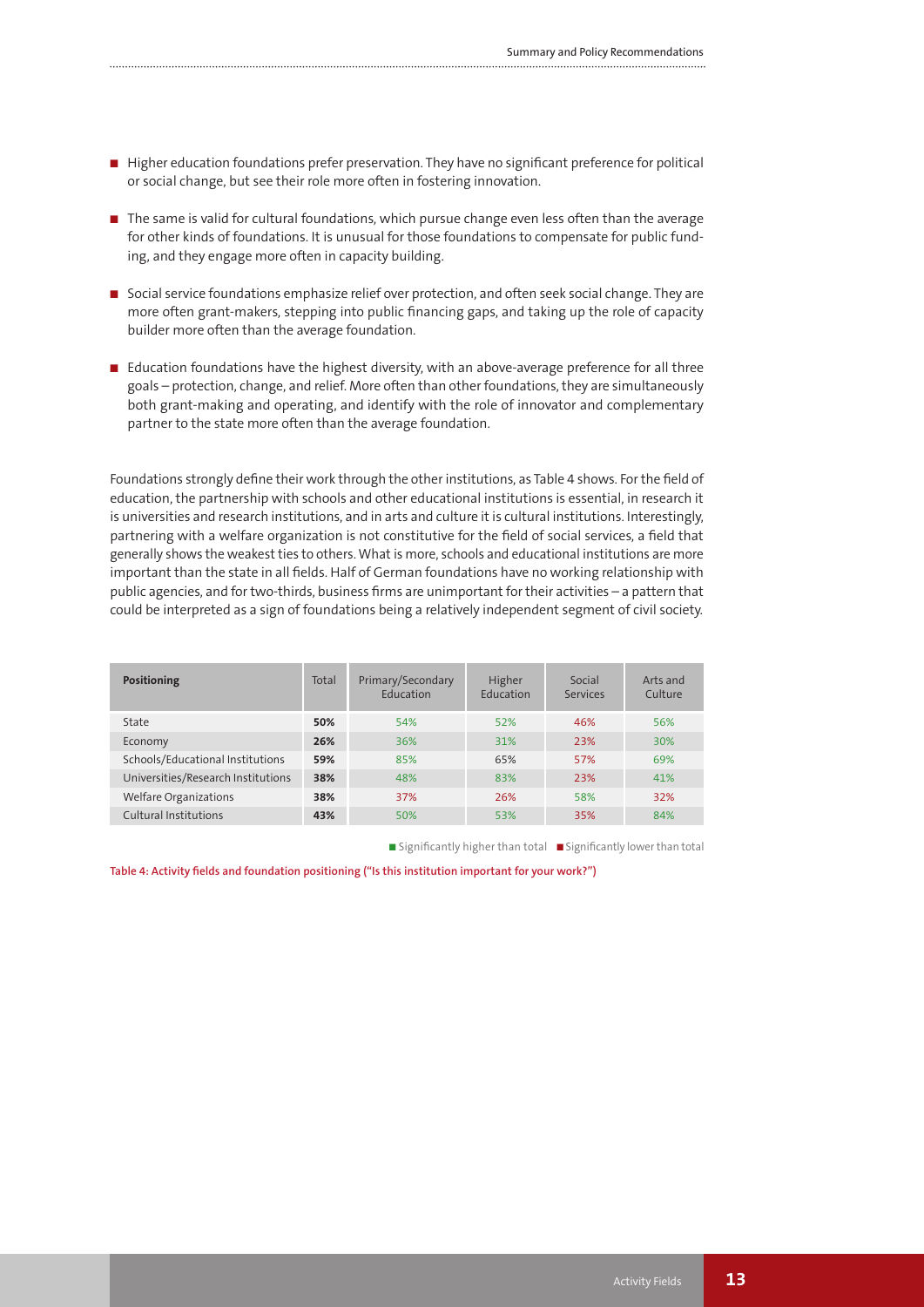## **Conclusion and Recommendations**

Foundations fit well into the institutional arrangement of today's society in Germany and they certainly contribute to the pluralism of actors. This pattern has prevailed in the respective activity fields and can certainly lead to tensions since foundations – irrespective of the most cooperative relationship to the state – follow their own agendas that do not necessarily match those of the state or other actors. Foundations often appear as part of important, but nevertheless slowly progressing reforms:

- In the policy field of primary and secondary education, they have become an important actor for encouraging innovations and change. However, by themselves they are unable to achieve any impact in view of the fundamental reforms needed in the face of challenges such as the future of the teaching profession, growing leadership problems at schools, the lacking governance capacity of state authorities as well as the capacity of the primary and secondary education system to respond to demographic changes;
- In higher education, a highly complex and structurally underfunded system, foundations could do more than just fund the mainstream. They could show a higher risk affinity and initiate as well as accompany reform processes. They could also take on a protective role, be it safeguarding the achievements of the excellence initiative or investing in career opportunities for junior researchers.
- In the field of social services, particularly in the context of the New Subsidiarity, foundations are part of a more pluralist set of institutions as a result of a reformed welfare state, and find themselves in a gradual process of adjustment. The self-perception of niche providers as some kind of "fire brigade" could be better connected and integrated, particularly on local levels.
- In the field of arts and culture, foundations are an integral part of the cooperative cultural federalism, especially at the level of municipalities. Nonetheless, in the context of chronic budgetary pressures, foundations face the challenge of how to reconcile the structural tensions between complementary and substitutive roles, and between the preservation of the old, and the support of the new.

Foundations appear to be simultaneously a stabilizing and a modernizing factor, as part of the "system", but due to their dual autonomy, somehow also an outsider. Foundations, as possibly the most independent institutions of modern society constituted through their own assets, become important not primarily because of their financial capacity, but rather due to their specific positioning. This allows them to fulfil certain roles and undertake certain tasks – and to work simultaneously or sequentially in ways that are cooperative or critical, protecting or reforming, interfering or supporting, defensive or offensive.

It is the high formal and content-related versatility that emerges from this dual independence: foundations offer degrees of freedom to a German society that is highly institutionalized and regulated and exactly therefore in need of a "free actor" that is concurrently inside and outside of a respective field and can assume different roles and positioning. The impact of individual foundations has less to do with their efficiency and effectiveness, although this is desirable and to be expected, and more to do with the institutional effect they create by offering alternative goals, ways and means to society.

The renaissance of the foundation in Germany is also an indicator of a society in which a "public good" or "being in the public interest" is less and less based on a broad public consensus. While, for example, higher education, research and culture were considered mostly public goods up until the 1990s, and were understood and treated as such by political parties and budgetary policy (which in the end led to institutionalized underfunding), this has now fundamentally changed, after an initially slow start. Where Germany had political consensus regarding the supply and demand of public goods, there are now increasingly diverse notions of the role of the state in the provision and financing of goods and services. Demand has become more heterogeneous and the state sees itself confronted with the difficult task of combining private and public interests in times of strained public budgets. Here, foundations can make positive contributions and do so indeed.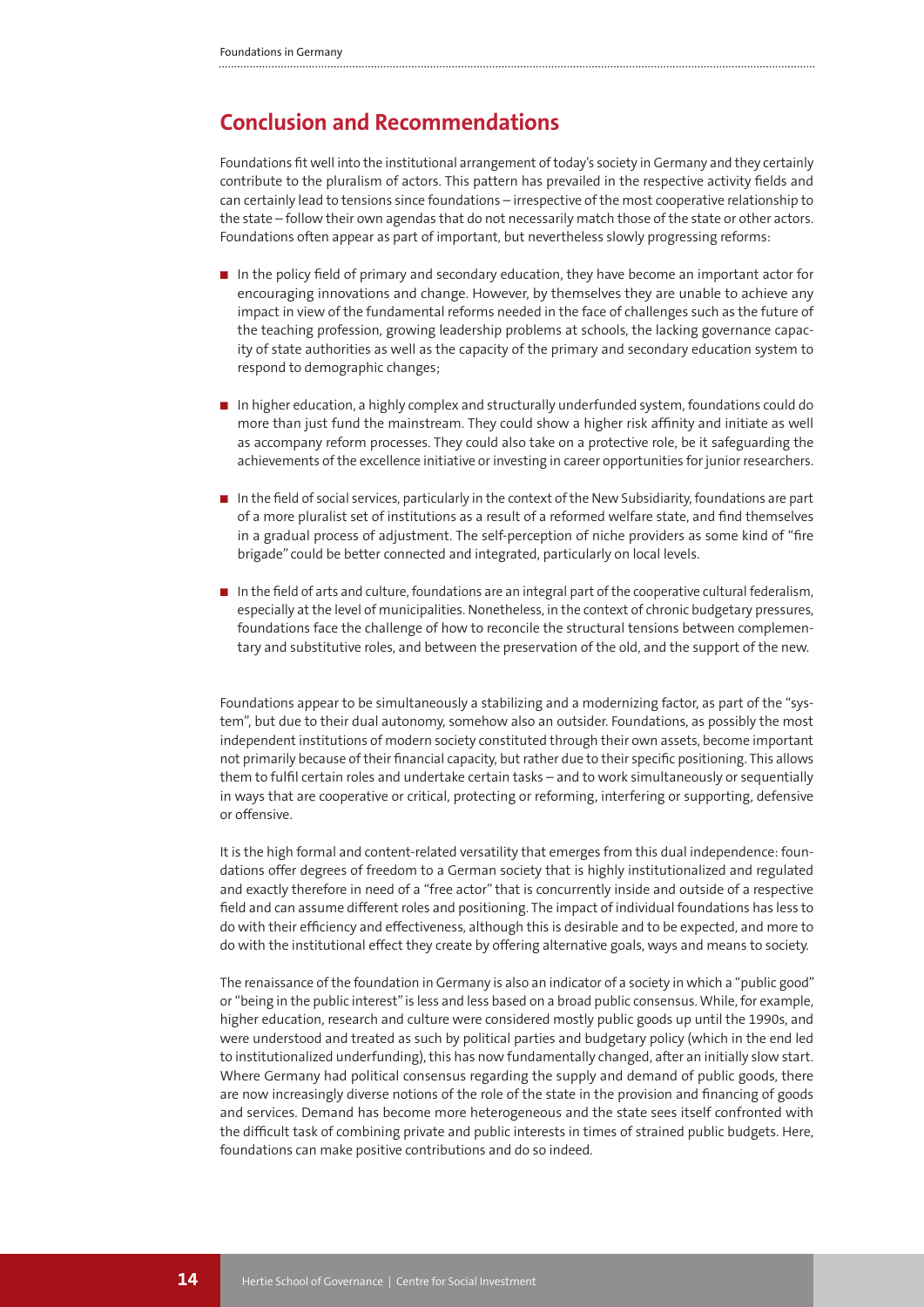However, foundations also face many challenges and are dealing with the complex task of adjusting their roles and positioning in a changing society. Challenges and recommendations are best formulated for specific types and fields rather than for the entire foundation sector, even though there is a need for greater transparency and emphasis on sustainability:

- Niche providers need to find definable niches to realize their dual independence. These niches need to be served sustainably and they also need to be effectively connected to service providers as part of the broader system in the social welfare sector.
- Service providers are confronted with the challenge of using their dual independence in meaningful ways in the highly regulated quasi-markets for social services, in order to distinguish themselves more clearly from the host of suppliers that are largely subsidized by public funds.
- Engagement foundations need to become aware of their limitations in size. Yet as the most independent actor in civil society, they also need to get involved at the local level, and do so in a decidedly realistic manner with regards to their potential impact.
- On the basis of a sustainable and feasible strategy, professional philanthropists need to ensure greater transparency, stakeholder involvement and the sustainability of initiated projects, all tasks requiring a more strategic approach.

A weakness of the German policy debate about foundations continues to be the relative absence of more strategic and future-oriented perspectives. Reforms over the last decades have been rather limited in scope, being more concerned with technicalities than the "bigger picture", and have been surprisingly void of aspiration given the potential offered by a fast-growing set of philanthropic institutions. Importantly, the differentiation of foundations into rather distinct types (grant-making vs. operating; larger vs. smaller foundations) has not informed debates, with the result that the current one-size-fits-all policy stance seems increasingly at odds with prevailing realities.

In our view, there are three distinct policy debates to be had regarding German foundations. They point to different challenges and their implications suggest different ways forward:

- The case of engagement foundations essentially concerns civil society and civic engagement; it is about the motivations, commitments and resources of current and potential founders seeking to contribute smaller fortunes to some or other public purpose. They are mostly upper-middle class, "small-time" philanthropists by background, and see value in contributing to the wellbeing of local communities, special groups and causes. It is only secondarily a debate about the efficiency and effectiveness of independent assets and primarily a debate about a specific form of civic action.
- The debate about professional philanthropists is different: here it centres around realizing the potential of dual independence in the context of typically larger entities with more resources and greater capacity, be they public agencies, other non-profit organizations or even businesses. Strategic management, effectiveness and efficiency matter, as do performance. In other words, the objectives of a policy debate over larger grant-makers are about the ability of independent organizations with limited resources to achieve the most they can in terms of providing relief, offering protection and facilitating change.
- The case of operating foundations, both large and small, is different again. In essence, they use their assets to provide a service to others and in ways that nearly always require user fees and public funds. They face growing competition as market-like principles are taking hold, especially in the field of social services but also in health care and continuing education. Here, too, the policy debate is about efficiency, effectiveness and performance. However, it has less to do with an emphasis on finding strategic entry points or leverage, and more to do with the ability to maintain, and even defend, the effective dual independence of foundations while also facing competitive pressures. In other words, operating foundations have to prove that their foundation status matters.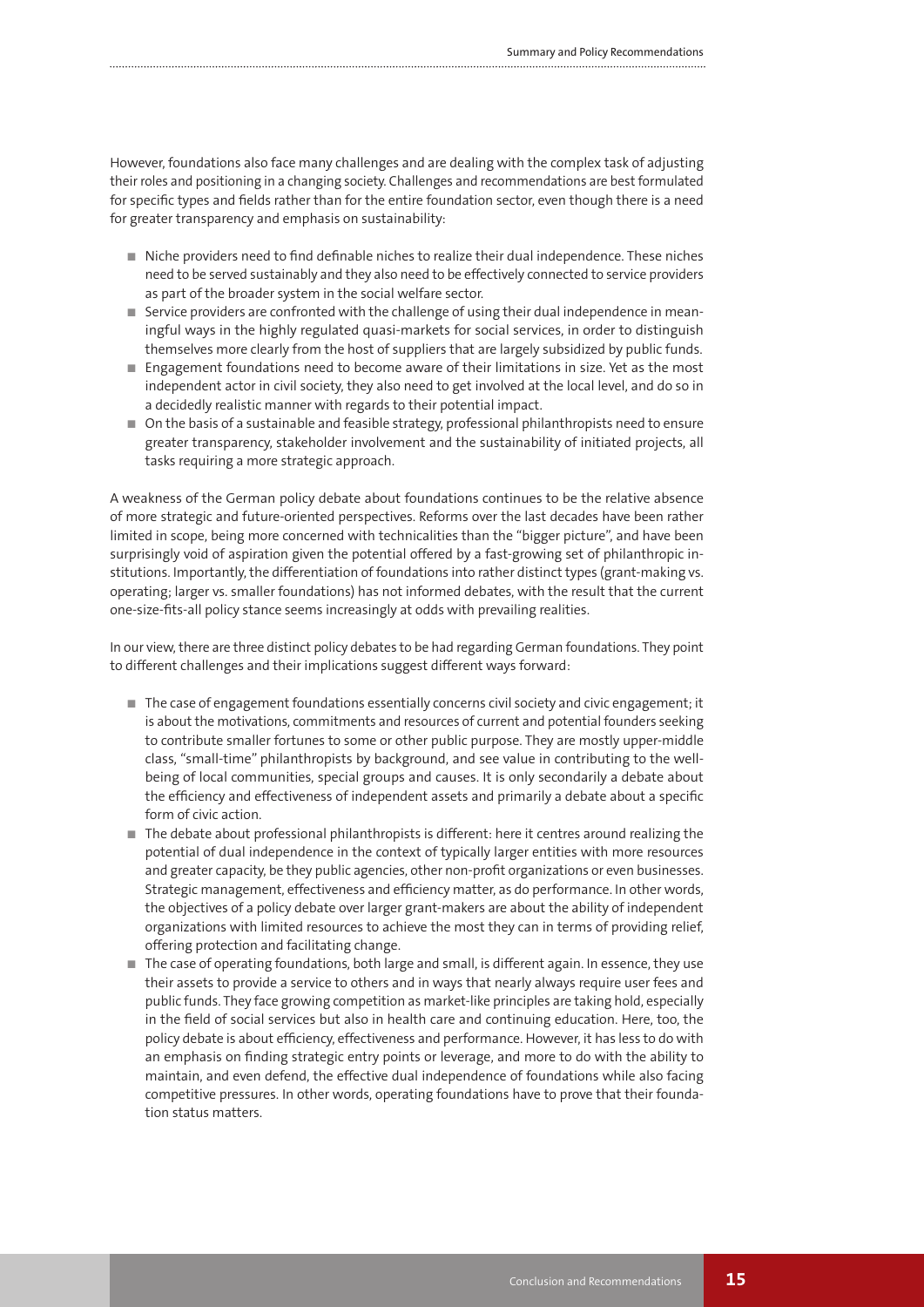# **Recommendations**

## **Smaller Foundations**

…For founders – consider alternatives to starting foundations. Not every asset or large financial **commitment needs to result in a foundation!** 

## **Limited term foundation**

Since 2013 the establishment of a limited term foundation is now legally regulated through § 80 (2) of the German (BGB), although this type of foundation is not treated equally to other foundations in the tax law. In contrast to conventional foundations, the endowment is not used to ensure its continued existence. These foundations do not finance themselves through investment dividends but instead through capital stock, which is invested for ten years at least. It is also possible to combine preservative and consumptive assets within one foundation to achieve greater flexibility and eventually sustainability, especially through further endowment contributions.

#### **Trustee model**

Generally speaking, the trusteeship model places the fiscal responsibility on the shoulders of other institutions (schools, universities and hospitals), municipalities, or financial intermediaries (savings banks, Stifterverband, German Stiftungstreuhand AG). The strength of this type of foundation lies in its significantly lower administration costs.

## **Resource pooling**

The idea behind resource pooling is to obtain enough capital for a foundation and then decide collectively on its use. The best-known model is the community foundation, which combines a variety of single stocks and which is supplied by endowment contributions and donations. The individual founders can bring together other dependent foundations under one roof and thereby create clearly defined aims. Finally, informal giving circles are another way of pooling where several donors bring in financial assets and collectively decide on how to use them.

**…For foundation boards – foundations offer a range of possibilities to act entrepreneurially and creatively. Solely administrating assets in order to maintain endowments seems untenable.**

## **Restructuring of assets**

In order to increase returns, foundations can, given acceptable risk tolerance, restructure assets to more high-yielding investments like stocks and real estate.

## **Mission investing**

The foundation's capital is invested in order for the foundation to achieve its goals through asset investment (e.g. green energy for environmental foundations and textile businesses with high social standards).

## **Cooperation**

Collaboration with partner organizations can facilitate higher social impact with the same amount of funds. ... or operative collaboration to bring about added value. For example one foundation focuses on the organization of an event and another one works on the respective content.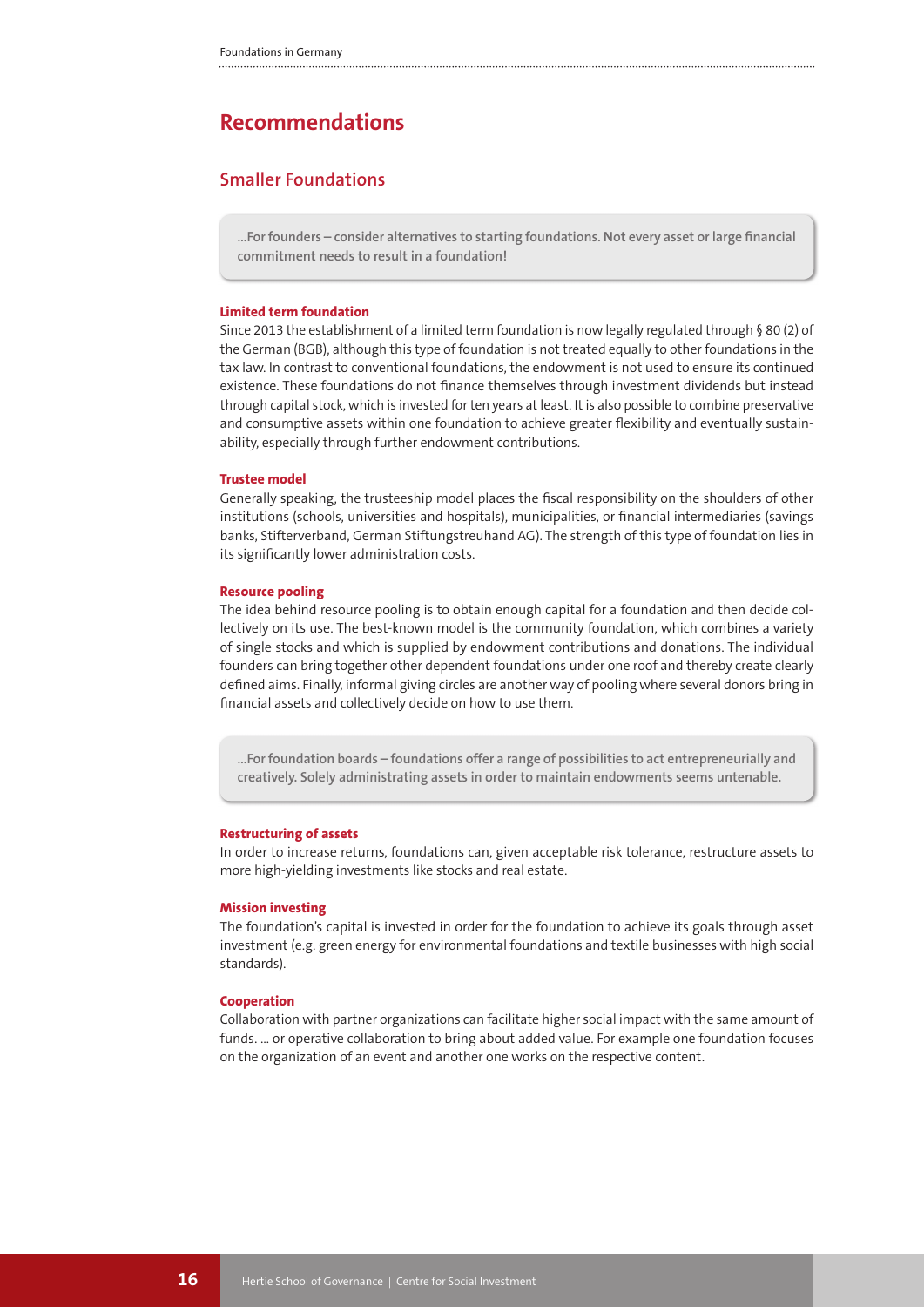**…With regards to policy – especially at municipal levels – more provocative and innovative proposals are needed.**

## **Initial capital**

State authorities can decide whether the "sustainable fulfilment of the foundation's goal" (§80 (2) BGB) is guaranteed or not given the size of the endowment. The Lower Saxon foundation supervisory authority, for example, increased the minimal budget for a foundation's establishment to 50,000 € (previously it was 25,000  $\epsilon$ ) due to the financial crisis and its aftermath. From an administrative and economic point of view, it does indeed seem advisable to establish autonomous foundations if they have a minimum asset level, and offer alternative forms for smaller fortunes that can be more efficient and collectively more effective. Minimum amounts to explore by policy analysis could be 100,000, 250,000, 500,000 and 1,000,000 € respectively.

## **More flexibility to enable restructuring**

A current *Bund-Länder* task force on reforming foundation law explores various options, including:

- Ease of making amendments to foundation statutes during a donor's life time
- Facilitating foundation mergers
- Options for establishing time-limited foundations
- Changes to financial supervision by tax and other state authorities to lighten administrative burden

With the German 2013 reform, the required timeframe for the allocation of resources was extended from two to three years. Additionally, handling of reserve funds has greater flexibility: foundations can supply returns on investments in the first four years after their establishment. In the current lowinterest phase, regulatory authorities seem more open to a higher share of stocks in asset portfolios regarding asset investments. Hence mission investing could be enhanced as well. Generally, the principle of asset preservation should no longer be perceived as paramount.

## **Creating local or regional intermediaries**

Municipalities and counties can create intermediary structures for foundations, for example, by establishing the position of a foundation representative; other examples are the education fund of the city Lübeck or the administration of foundations in Hannover. In such cases, the municipalities coordinate the potential activities of smaller foundations.

## **Larger Foundations**

**… For founders– weigh the advantages and disadvantages of the foundation in the context of**  its respective field of action; encourage more transparency.

Founders should think about their target group to amplify philanthropic strengths and as a corrective for weaknesses in foundation governance and management. Multi-stakeholder governance entices foundations to come out of their "comfort zone" and enables them to avoid supporting particularistic interests with disproportionate funds.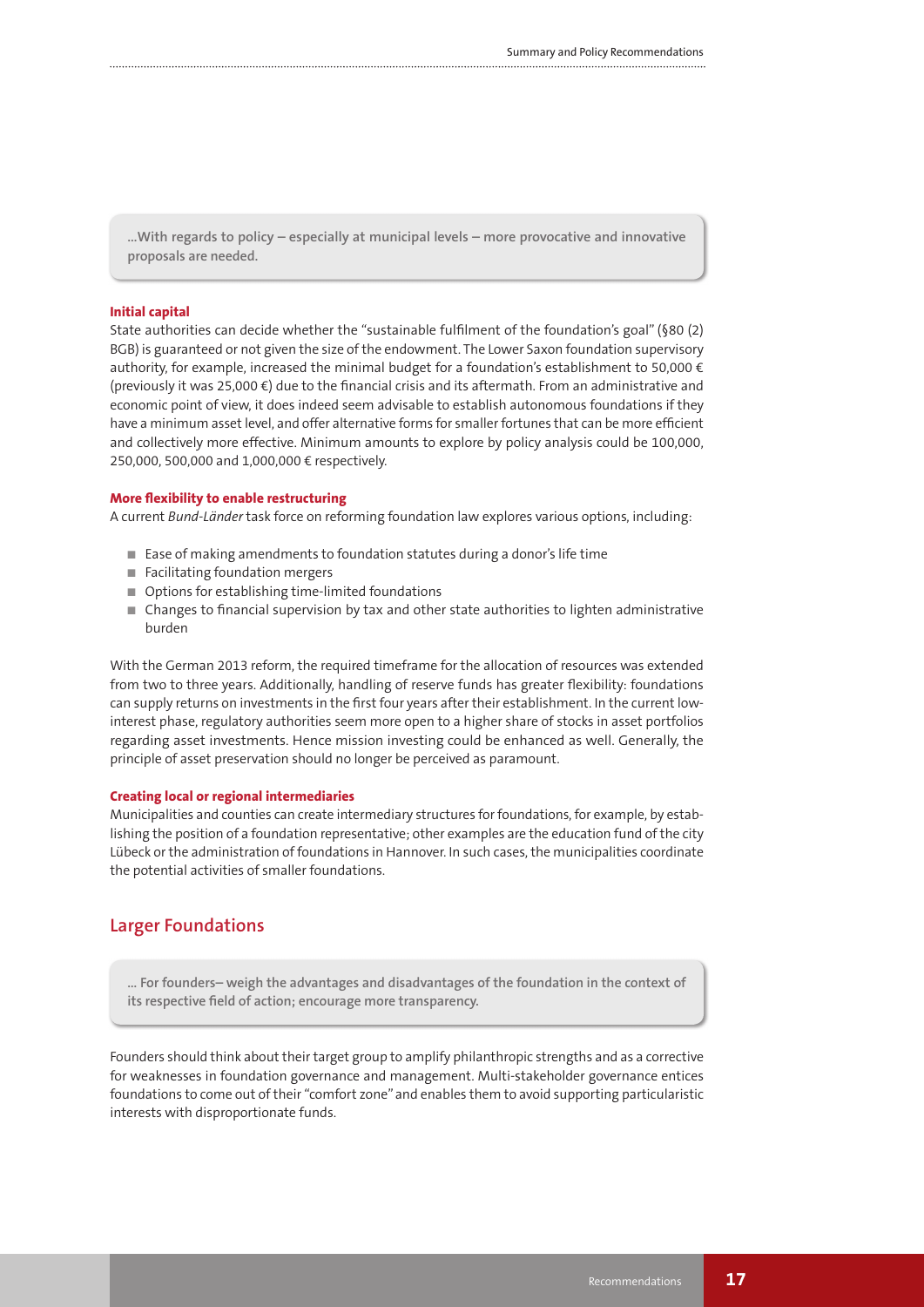**…For foundation boards and management – they should pro-actively develop a culture that separates itself from overly complex oversight and performance criteria on the one hand and informal, amateurish leadership or management on the other.**

#### **Strategic Philanthropy**

Personal social relations often motivate philanthropy, as do preferences for certain causes, regions or recipients. Yet in strategic philanthropy, foundations should set concrete goals in advance and plausibly explain how they want to achieve these goals with concrete means. This can lead to the introduction of concepts such as the 'theory of change' approach and differing outcome models. These should become a fixed aspect of foundations' boards and management.

Only one third of foundation representatives were familiar with the term strategic philanthropy, with only 60% of those trying to implement it. In other words, only one in every five German foundations utilises the instruments of strategic philanthropy. The size of a foundation is important here: 44% of foundations with annual budgets of 100,000 euros or more have heard of the term, compared to only 27% of the smaller foundations. Among the larger foundations familiar with the concept, 72% are trying to implement it, whereas only 55% of the smaller foundations do the same.

#### **Evaluation**

Measuring outcomes cannot solve social problems. It is however an important element in the learning process for foundations and the organizations they work with. Foundations have to evaluate their work more thoroughly and independently and be more open for critique. This can be achieved through internal measures and accompanied by external assessment. It is important that outcome measurements for the foundation sector become part of the project cycle and be tailored towards learning and improvement. Only as a secondary step should they serve as an indicator of individual performance. However, as with the concept of strategic philanthropy, only a minority of foundations are conducting systematic outcome assessments.

#### **Innovation Management**

While many foundations can justify their creative ambition with an innovation paradigm, not all of them can live up to their promise. For instance foundations in higher education are in fact rarely as willing to take risks as their publications and marketing materials promise. It seems that too often foundations use other foundations or grant-making institutions as a point of reference and employ the same experts for the selection of especially "innovative" projects. Nevertheless, unconventional and risky grant giving could introduce a comparative advantage for foundations. Large foundations therefore need to make use of professional innovation management to create the conditions that will live up to their aspirations.

#### **Focusing**

Data prove that decisions to provide grants for certain topics or projects often arise ad hoc from suggestions by the foundations' governing bodies. This can lead to overblown and incoherent project portfolios and can run counter to strategic understanding. Foundations should try to develop coherent project concepts with a clear focus. Follow-up projects should be based on this agenda and leave open the option of a buffer in order to be able to react to special situations.

**…With regards to policy – Policymakers should more pro-actively put forward innovative suggestions. The reforms to the foundation sector from the last legislative term were improvements to the status quo, but they were not forward-looking reforms.** 

## **Modernization of asset management**

The large German foundations generally exhibit a professional asset management. They are oftentimes unaffected by low interest rates as the majority of their income stems from large donations of individuals or companies, or they have self-generated profits at their disposal. Frequently, professional asset management teams act rather conservatively. Through a greater commitment to mission investing or at least the adjustment of asset investments to comply with ethical standards (e.g. no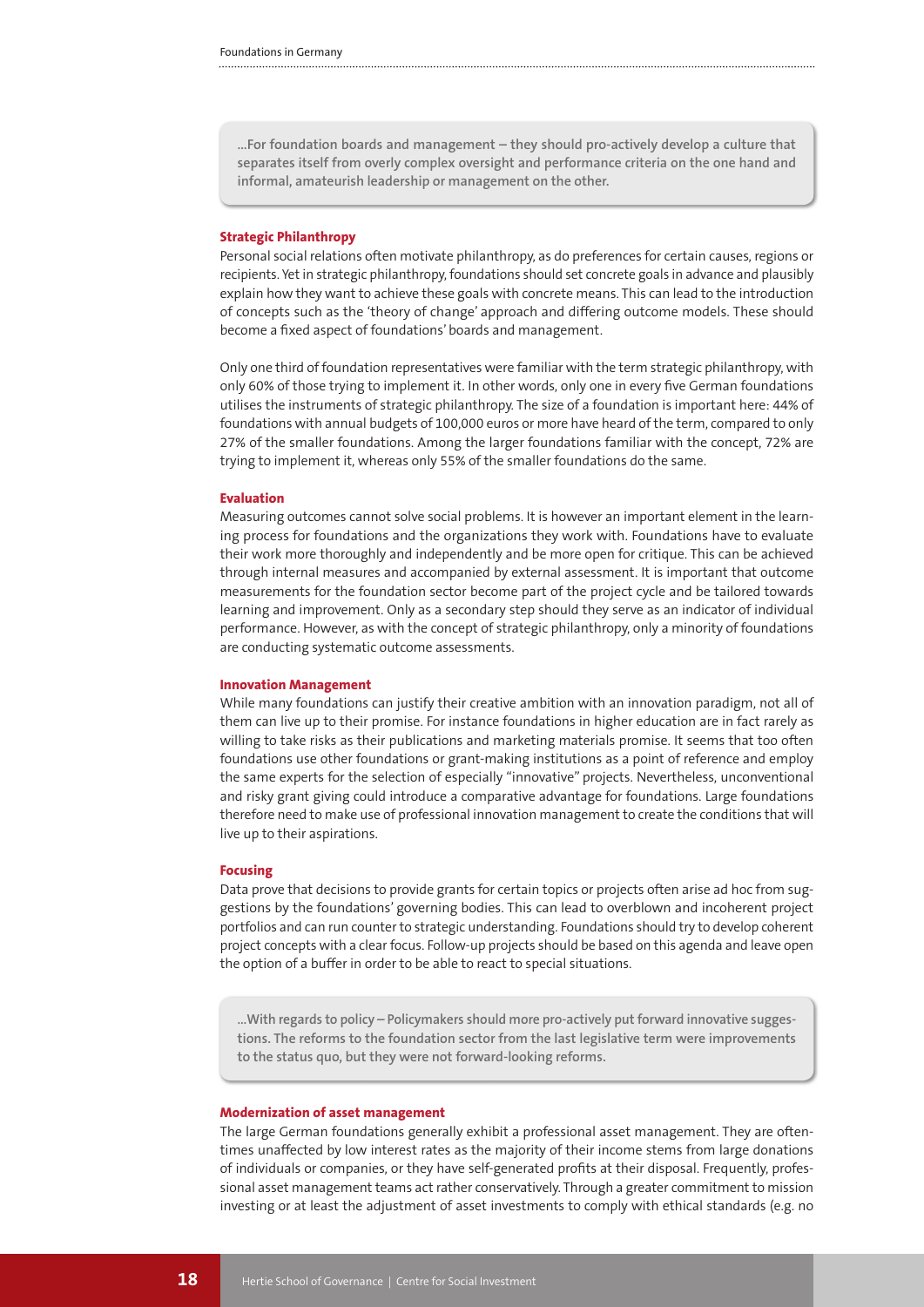corporate loans from arms groups), one could achieve far greater impacts compared to solely relying on the annual budget.

## **Transparency**

About one third of the foundations interviewed acknowledge a lack of transparency. They seem to be aware that accountability to the tax authority, which is anyway protected by tax secrecy, is insufficient grounds for transparency according a civic understanding of social engagement and philanthropy. Many of the larger foundations in particular have started revealing more information voluntarily. This voluntary commitment to greater transparency and accountability is appreciated. As long as foundations can decide freely which data and information they publish, the chances for a more transparent foundation sector remain limited. Either a quick and far-reaching change in the culture of the foundations' governing bodies is necessary in order to counteract the lack of transparency, or some form of a legal minimum requirement might well be considered.

## **Nationwide foundation registry and modern information centre**

The various foundation registries should be merged into one nationwide, standardized registry in order to provide access to data for researchers and the public. One precondition for this is a consistent structure of regional foundation registries. Ideally, a central institution could make this data available. The data is currently reported to the tax authority or foundation supervisory authority. It is not clear why the transparency provisions for private companies (company register) are stricter than for charitable foundations. Clearly, foundations can and should do more to inform the wider public, and in ways that go beyond glossy brochures and a celebration of their good work.

## **Regional differentiation**

The described regional differentiation of the foundation landscape is currently not reflected in the policies of key stakeholders. The Association of German Foundations could concentrate on the larger grant-making foundations that operate beyond local areas. It may be appropriate to establish regional foundation associations for smaller foundations that cooperate at the federal level under the umbrella of the Association of German Foundations. Good examples of this include the local and national foundation network within the "Lernen vor Ort" framework, a foundation network in Westfalen-Lippe, and the office of the local foundations in Münster as well as the foundation initiative Hannover.

## **Functional differentiation**

Finally, given the growth and diversity of the German foundation sector, it may well be time to consider separating the role of the Federal Association as an advocacy body from its research and informational functions – similar to the division of labour between the Council of Foundations and the Foundation Center in the US.

## **Publications forthcoming:**

- Anheier, H. K.; Förster, S.; Mangold, J.; Striebing, C.: Stiftungen in Deutschland. Eine Verortung. forthcoming end of 2016, Springer VS, Wiesbaden.
- Anheier, H. K.; Förster, S.; Mangold, J.; Striebing, C. (eds.): Stiftungen in Deutschland. Wirkungsfelder. forthcoming end of 2016, Springer VS, Wiesbaden.
- Anheier, H. K.; Förster, S.; Mangold, J.; Striebing, C. (eds.): Stiftungen in Deutschland. Portäts und Themen. Expected by the middle of 2017, Springer VS, Wiesbaden.
- Voluntas Special Issue "Philanthropic Foundations: Comparative Perspectives on the United States and Germany", expected 2018.